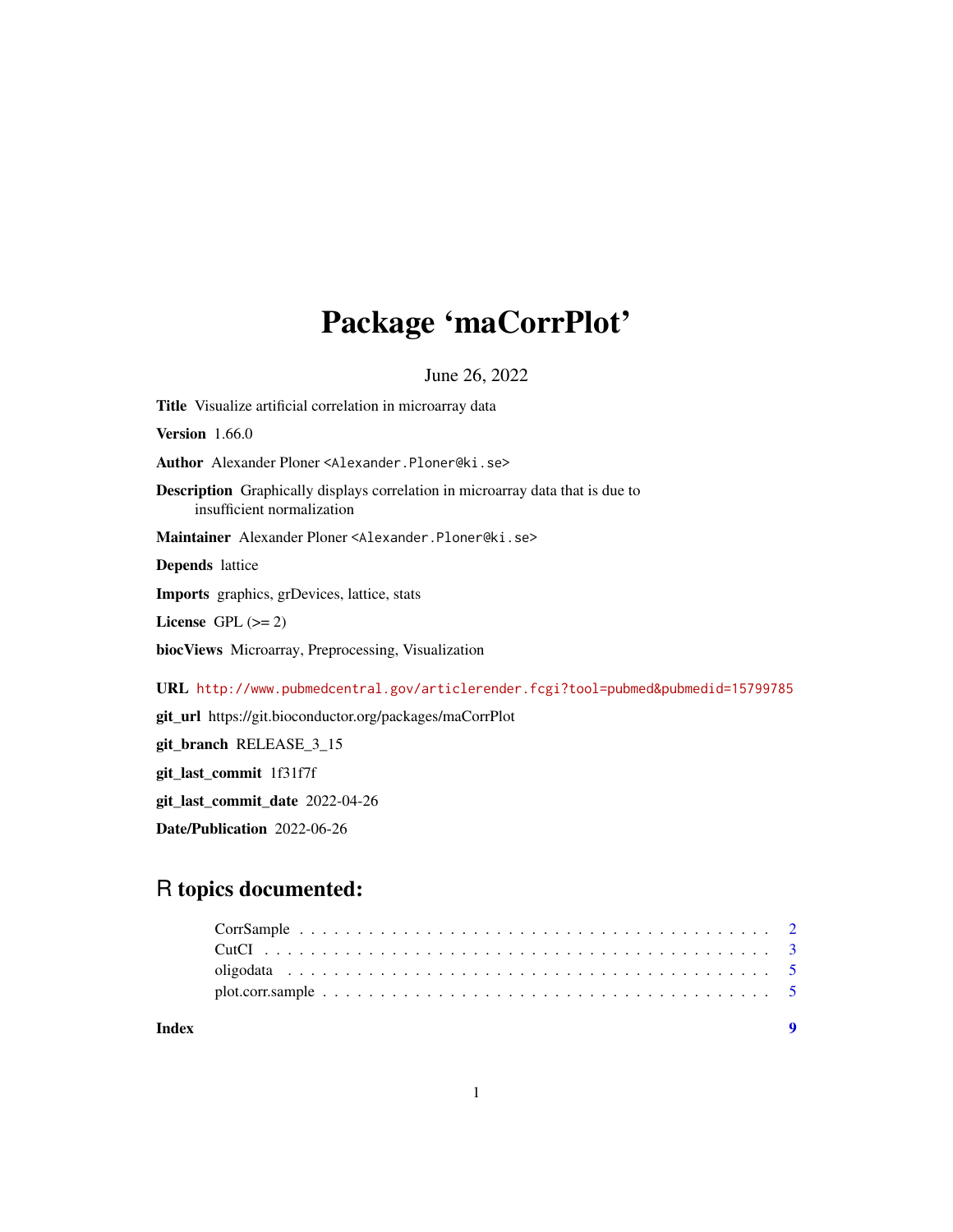#### Description

CorrSample calculates the correlations, standard deviations and some auxiliary variables for random pairs of genes. A plot of the resulting object that shows that these correlations dependend systematically on the genes' variability, suggests a lack of normalization.

RandPairs is a helper function for generating random pairs from a list of genes.

#### Usage

CorrSample(x, np, seed, rp, ndx)

RandPairs(probes, number)

#### Arguments

| $\mathsf{x}$ | a gene expression matrix, with samples as columns and genes as rows; missing<br>values are accepted.                                                                                                          |
|--------------|---------------------------------------------------------------------------------------------------------------------------------------------------------------------------------------------------------------|
| np, number   | the number of random pairs                                                                                                                                                                                    |
| seed         | an optional seed for the random sampling                                                                                                                                                                      |
| rp           | an optional matrix with two columns specifying the random pairs, see Details.                                                                                                                                 |
| ndx          | an optional logical matrix of the same dimension as x that allows to eliminate a<br>subset of the expression values from the calculation of the correlations, standard<br>deviations and auxiliary variables. |
| probes       | a vector of genes from which to draw random pairs; can be integer, as a vector<br>of row indices, or character, as a vector of row names.                                                                     |

#### Details

The sample of random pairs can be specified in a replicable manner either via np and seed, or by using the output from RandPairs for the parameter rp. In case we want to use the same set of random pairs (e.g. when comparing different expression measures on the same data set), the second option will be faster.

#### Value

An object of class corr.sample; this is just a data frame with an extra class tag to allow for a plotting method.

The data frame has np rows and nine columns:

| Correlation | the correlation between the two genes across samples           |
|-------------|----------------------------------------------------------------|
| StdDev      | the geometric mean of the standard deviations of the two genes |
| sd1.sd2     | the standard deviations of the genes                           |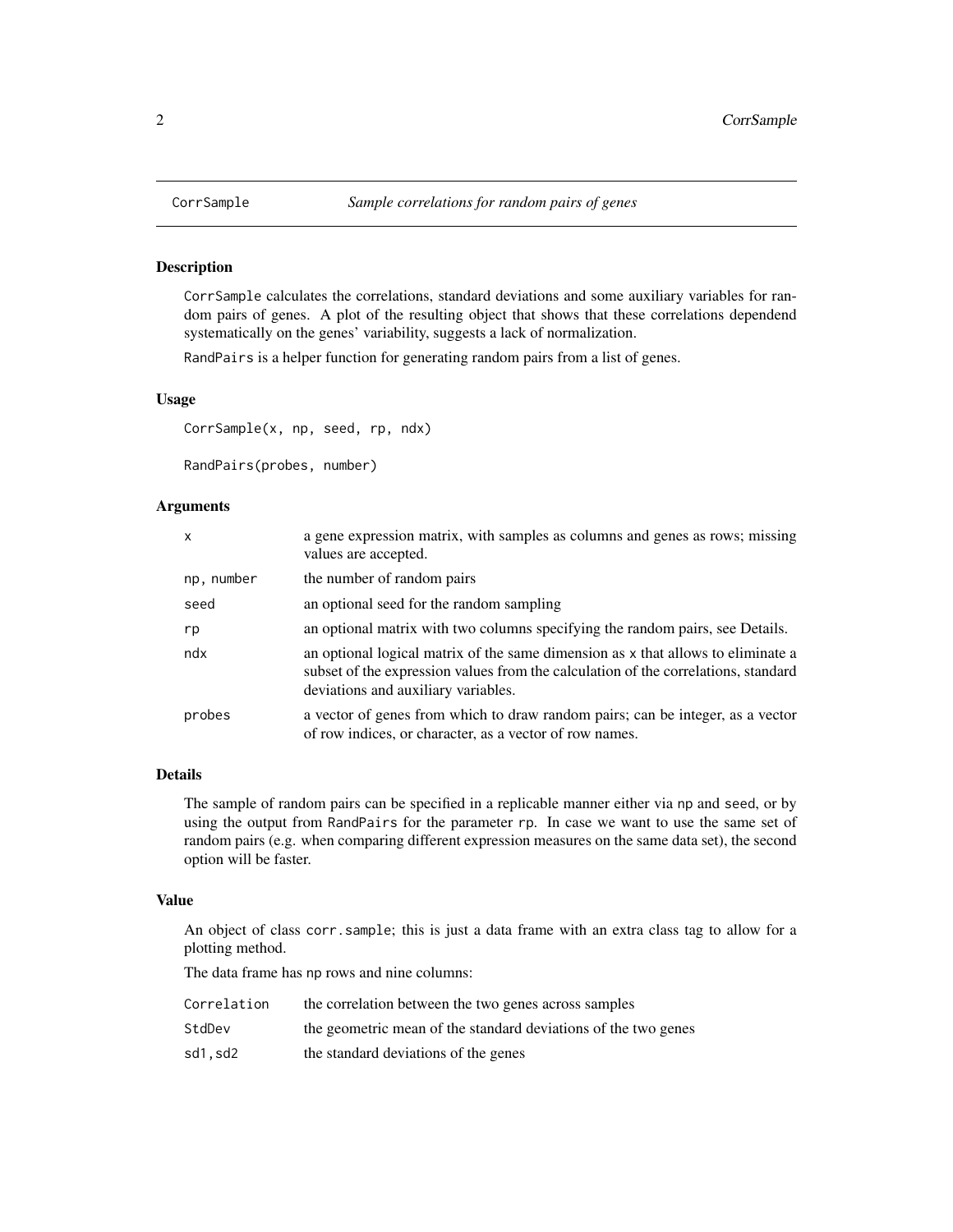#### <span id="page-2-0"></span>CutCI 3

| $m1$ , m2 | the means of the genes                                                        |
|-----------|-------------------------------------------------------------------------------|
| ndx1,ndx2 | the indices of the two genes; by default, these will be the corresponding row |
|           | indices of x, but if rp is specified, they might be gene names.               |

#### Author(s)

Alexander Ploner <Alexander.Ploner@ki.se>

#### References

Ploner A, Miller LD, Hall P, Bergh J, Pawitan Y. Correlation test to assess low-level processing of high-density oligonucleotide microarray data. BMC Bioinformatics, 2005, 6(1):80 [http://www.](http://www.pubmedcentral.gov/articlerender.fcgi?tool=pubmed&pubmedid=15799785) [pubmedcentral.gov/articlerender.fcgi?tool=pubmed&pubmedid=15799785](http://www.pubmedcentral.gov/articlerender.fcgi?tool=pubmed&pubmedid=15799785)

#### See Also

[plot.corr.sample](#page-4-1)

#### Examples

```
# Get small example data
data(oligodata)
dim(datA.rma)
# Compute the correlations for 500 random pairs,
# that is ca. 1/1000 of all possible pairs
# Larger numbers are reasonable for larger data sets
cs1 = CorrSample(datA.rma, 500, seed=210)
cs1[1:5,]
# Clear correlation for pairs of genes with low average variability
plot(cs1)
# A different way of specifying the same
set.seed(210)
rp = RandPairs(rownames(datA.rma), 500)
cs2 = CorrSample(datA.rma, rp=rp)
cs2[1:5,]
plot(cs2)
```
CutCI *Calculate confidence intervals for grouped values*

#### Description

CutCI groups values of one variable into intervals with the same number of observations each and computes confidence intervals for the mean of another variable in each interval.

CIrho computes the normal theory confidence interval for a vector of values.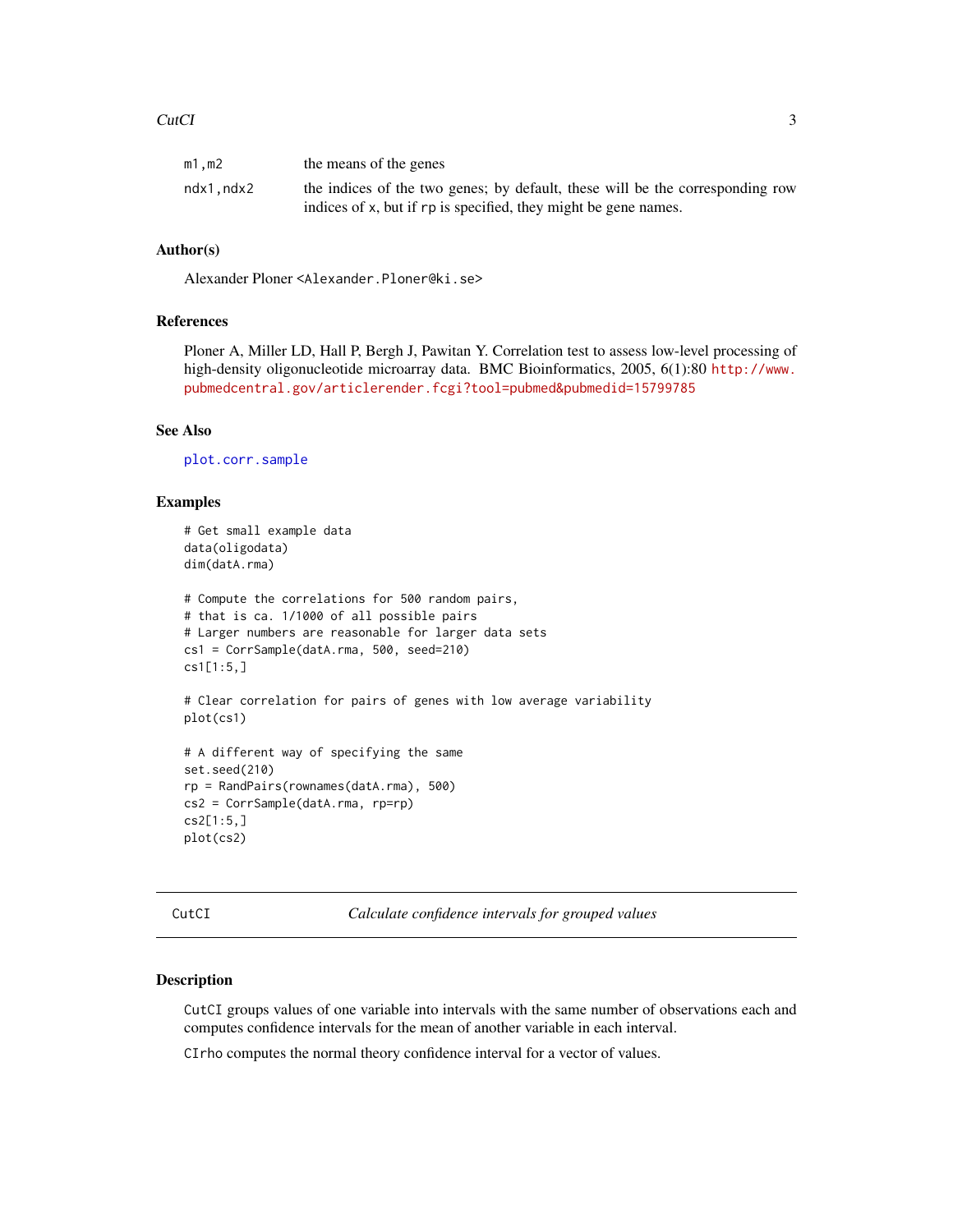#### <span id="page-3-0"></span>Usage

```
CutCI(data, number = 10, func = mean, alpha=0.95)
```
 $CIrho(rho, alpha = 0.95)$ 

#### Arguments

| dat    | a numerical data frame or matrix with two columns, the first of which gets aver-<br>aged, and the second of which defines the grouping |
|--------|----------------------------------------------------------------------------------------------------------------------------------------|
| number | the number of equal-count intervals                                                                                                    |
| func   | summary function for computing the mean                                                                                                |
| rho    | a vector of measurements                                                                                                               |
| alpha  | the desired confidence level                                                                                                           |

#### Details

The quantiles for the confidence interval are taken from the standard normal distribution, so a reasonable number of observations per interval would be good.

#### Value

CutCI returns invisibly a list of length three:

|     | the midpoints of the grouping intervals                                                              |
|-----|------------------------------------------------------------------------------------------------------|
|     | the means within each interval, as computed by func                                                  |
| vci | a matrix with two columns, giving the lower and upper end of the confidence<br>interval respectively |

CIrho returns a vector of length two, containing the lower and upper end of the confidence interval.

#### See Also

[co.intervals](#page-0-0)

#### Examples

```
x = rnorm(100, mean=2)CIrho(x)
y = 2 + 3*x + rnorm(100)cc = CutCI(clind(x,y), number=5)print(cc)
# Show it
plot(cc$x, cc$y)
arrows(cc$x, cc$yci[,1], cc$x, cc$yci[,2], length=0)
```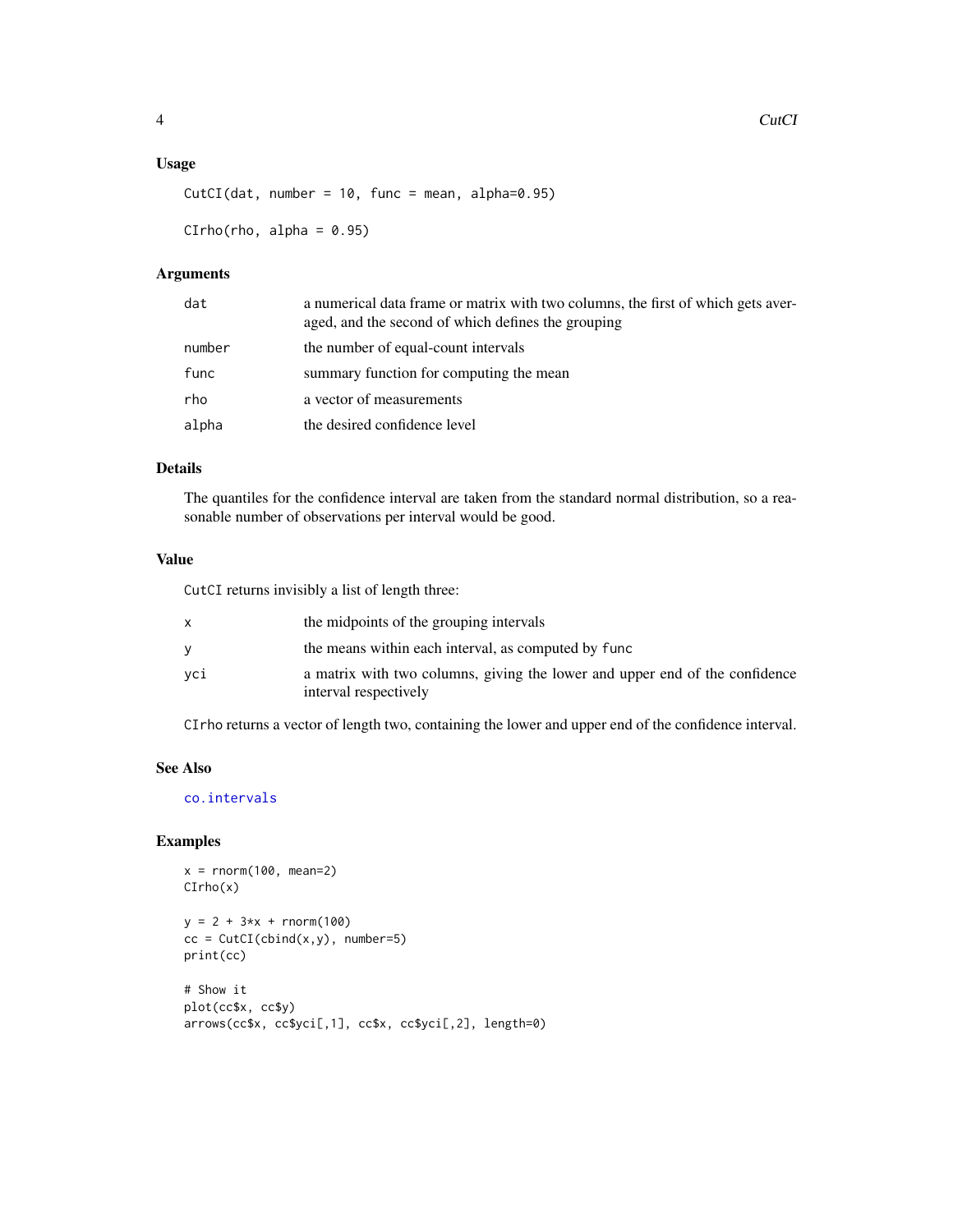<span id="page-4-0"></span>

#### **Description**

Example expression data to demonstrate the functionality of the package: two data sources A and B with 30 patients and 1000 genes each, for each of which we have RMA expression values, (logarithmized) MAS5 expression values, and MAS5 absent/present calls.

Correspondingly, we have six data matrices whose name are constructed as  $dat[A|B]$ . [rma|mas5|amp].

#### Usage

data(oligodata)

#### Format

All matrices have genes as rows and samples as columns.

#### Source

These are small anonymized excerpts from a real breast cancer data set.

#### See Also

[CorrSample](#page-1-1), [plot.corr.sample](#page-4-1)

#### Examples

```
data(oligodata)
str(datA.rma)
str(datB.rma)
str(datA.mas5)
str(datB.mas5)
str(datA.amp)
str(datB.amp)
```
<span id="page-4-1"></span>plot.corr.sample *Plot correlation of random pairs of genes*

#### Description

plot.corr.sample provides the main functionality of package maCorrPlot: it plots the correlation of random pairs of genes against their variability. Systematic deviations of the plot from a constant zero indicate lack of normalization of the underlying expression matrix.

Formally, plot.corr.sample is the plotting method for objects of class corr.sample generated by [CorrSample](#page-1-1).

panel.corr.sample is the panel function that does the actual plotting work.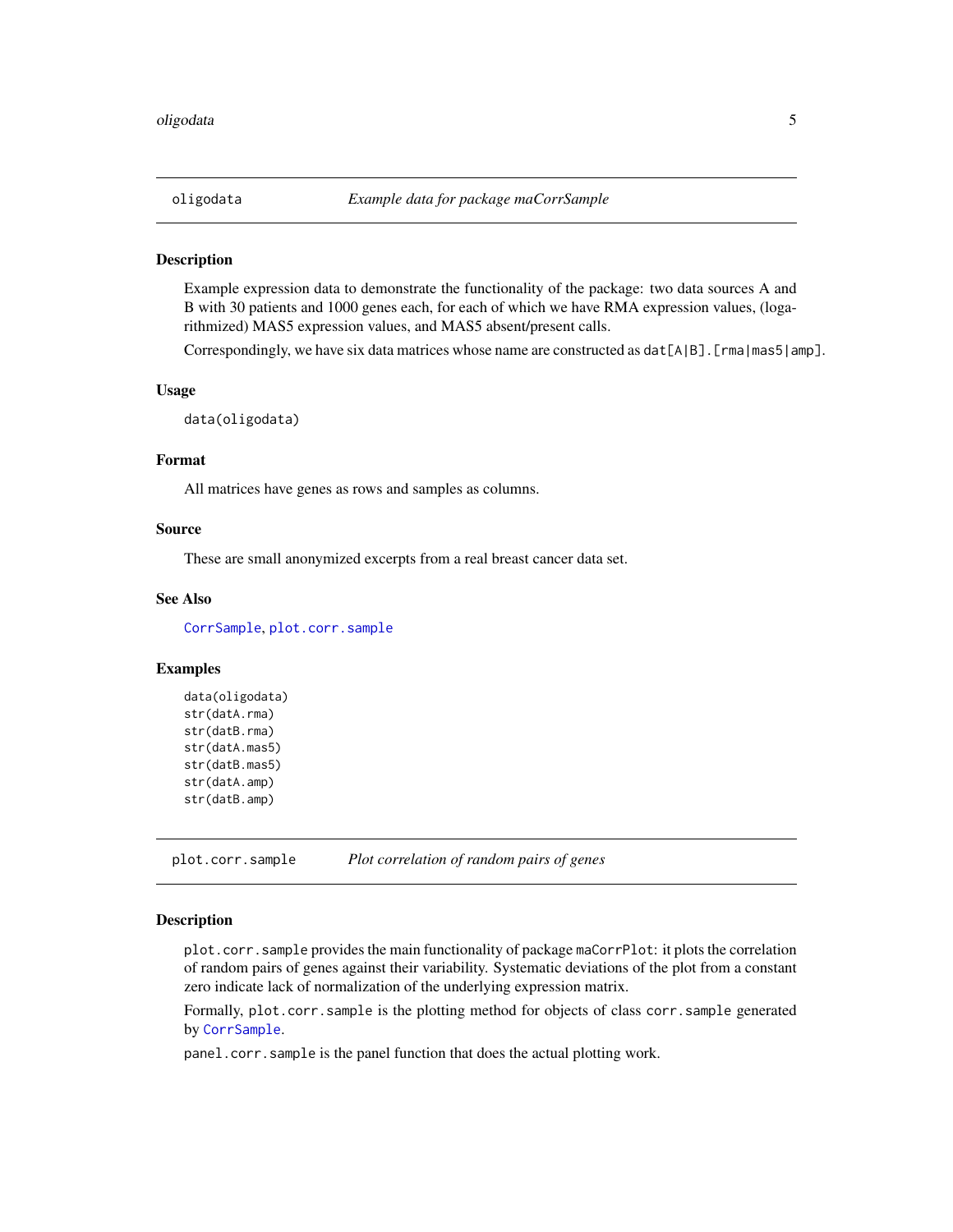#### Usage

```
plot.corr.sample(x, ..., cond, groups, grid = TRUE, refline = TRUE, xlog = TRUE,
                 scatter = FALSE, curve = FALSE, ci = TRUE, nint = 10,
alpha=0.95, length = 0.1, xlab="Standard Deviation")
panel.corr.sample(x, y, grid = TRUE, refline = TRUE, xlog = TRUE,
                  scatter = FALSE, curve = FALSE, ci = TRUE, nint = 10,
  alpha=0.95, length = 0.1, col.line, col.symbol, ...)
```
#### Arguments

| x, y                         | for plot.corr.sample, x is an object of class corr.sample, generated by func-<br>tion CorrSample that contains the pre-computed correlations and standard devi-<br>ations for the random pairs of genes; for panel.corr.sample, x and y are the x-<br>and y-components (or standard deviation and correlation) of the pairs of genes<br>to be plotted in a specific panel. |
|------------------------------|----------------------------------------------------------------------------------------------------------------------------------------------------------------------------------------------------------------------------------------------------------------------------------------------------------------------------------------------------------------------------|
| $\ddots$ .                   | either more objects of class corr. sample or plotting arguments passed to the<br>underlying xyplot.                                                                                                                                                                                                                                                                        |
| cond                         | either a vector or a list of vectors describing multiple objects of class corr. sample;<br>ignored if only one such object (x) is specified. See Details and Examples.                                                                                                                                                                                                     |
| groups                       | a vector or a list of vectors giving group membership for the random pairs of<br>genes in the corr. sample objects to be plotted, resulting in multiple overlayed<br>plots for each object. See Details and Examples.                                                                                                                                                      |
| grid                         | logical value indicating whether to draw a reference grid                                                                                                                                                                                                                                                                                                                  |
| refline                      | logical value indicaitng whether to draw a horizontal reference line a zero.                                                                                                                                                                                                                                                                                               |
| xlog                         | logical value indicating whether to use log-scale on the horizontal axis.                                                                                                                                                                                                                                                                                                  |
| scatter                      | logical value indicaitng whether the plot the individual pairwise correlations.                                                                                                                                                                                                                                                                                            |
| curve                        | logical value indicating whether to fit a simple model for lack of fit to the corre-<br>lations.                                                                                                                                                                                                                                                                           |
| сi                           | logical value indicating whether to add confidence intervals.                                                                                                                                                                                                                                                                                                              |
| nint                         | number of intervals into which to divide the horizontal axis for calculating aver-<br>age correlations.                                                                                                                                                                                                                                                                    |
| alpha                        | the level of confidence to be plotted.                                                                                                                                                                                                                                                                                                                                     |
| length                       | the length of the horizontal ticks indicating the ends of the confidence intervals<br>(in inches).                                                                                                                                                                                                                                                                         |
| xlab<br>col.line, col.symbol | the label for the horizontal axis.                                                                                                                                                                                                                                                                                                                                         |
|                              | graphical parameters that control the color of the correlation lines and the scatter<br>plotting symbols                                                                                                                                                                                                                                                                   |

#### Details

The underlying plotting engine is xyplot, using panel.corr.sample as panel function, which also interprets most of the graphical parameters. Note that two kinds of arguments can be specified via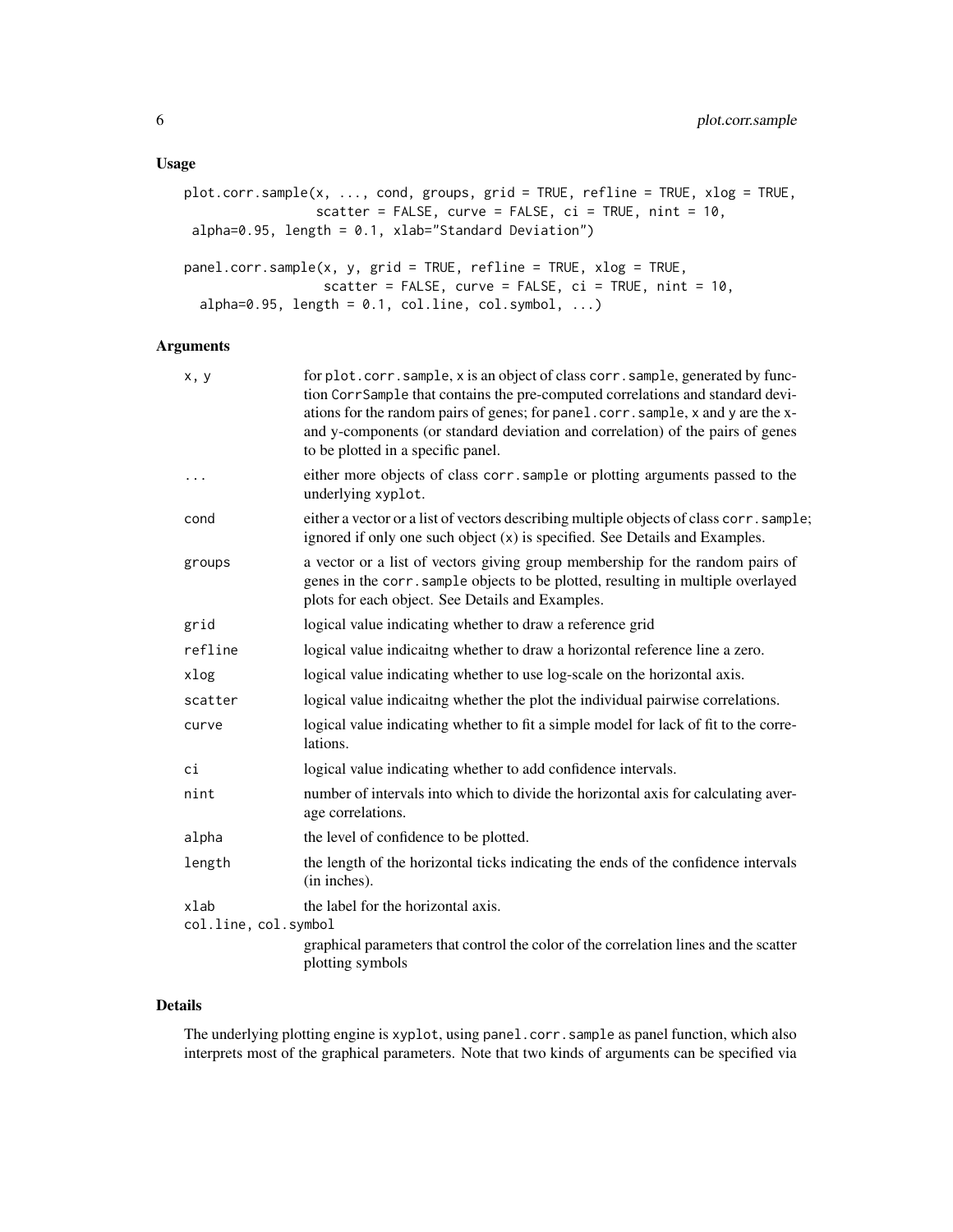#### <span id="page-6-0"></span>plot.corr.sample 7

...: First, an unlimited number of extra corr.sample objects, in case we want to display different expression measures for the same expression matrix, or compare different expression matrices, or both; this is somewhat similar to the behaviour of boxplot.default. Second, everything that does not inherit from corr.sample is passed on to xyplot, so in theory, the full range of lattice control options is available, as long as they do not conflixt with named arguments to plot.corr.sample, like xlog or xlab.

Two mechanisms for comparisons within the same plot are available: First, as mentioned above, multiple corr.sample objects can be shown in the same graph, each within its own panel. If no cond is specified, these panels are just numbered in the order in which the objects appear in the arguments. Alternatively, one or two factors can be associated with each factor: in the first case, cond is just a vector with as many entries as corr. sample objects in the argument list; these entries are used to label the panels of the corresponding corr.sample objects. In the second case, cond is a list with two such vectors, and the objects are cross-classified according to both categories, and the panels are arranged in a row-column pattern reflecting this cross-classification, see Examples.

The other mechanism for graphical comparisons within the same plot is via groups, which draws different correlation curves for different sub-groups of pairs of genes; the standard example is to classify pairs of genes according to their common or average score in regard to a quality control measure like the MAS5 presence calls, see Examples. These sub-groups are specified via groups; if there is only one corr. sample object in the function call  $(x)$ , groups is just a vector with as many entries as there are random paris of genes in x. If several objects of class corr. sample have been specified in the function call, groups is a list of as many vectors as objects, where each vector has as many entries as the corresponding object has pairs of genes.

#### Value

A plot created by xyplot.

#### Warning

cond is translated into conditioning variables for xyplot, which will not hesitate to average correlations across different corr.sample objects. It's hard to see when this would be a good idea, therefore plot.corr.sample will generate a warning.

#### Author(s)

Alexander Ploner <Alexander.Ploner@ki.se>

#### References

Ploner A, Miller LD, Hall P, Bergh J, Pawitan Y. Correlation test to assess low-level processing of high-density oligonucleotide microarray data. BMC Bioinformatics, 2005, 6(1):80 [http://www.](http://www.pubmedcentral.gov/articlerender.fcgi?tool=pubmed&pubmedid=15799785) [pubmedcentral.gov/articlerender.fcgi?tool=pubmed&pubmedid=15799785](http://www.pubmedcentral.gov/articlerender.fcgi?tool=pubmed&pubmedid=15799785)

#### See Also

[CorrSample](#page-1-1), [xyplot](#page-0-0)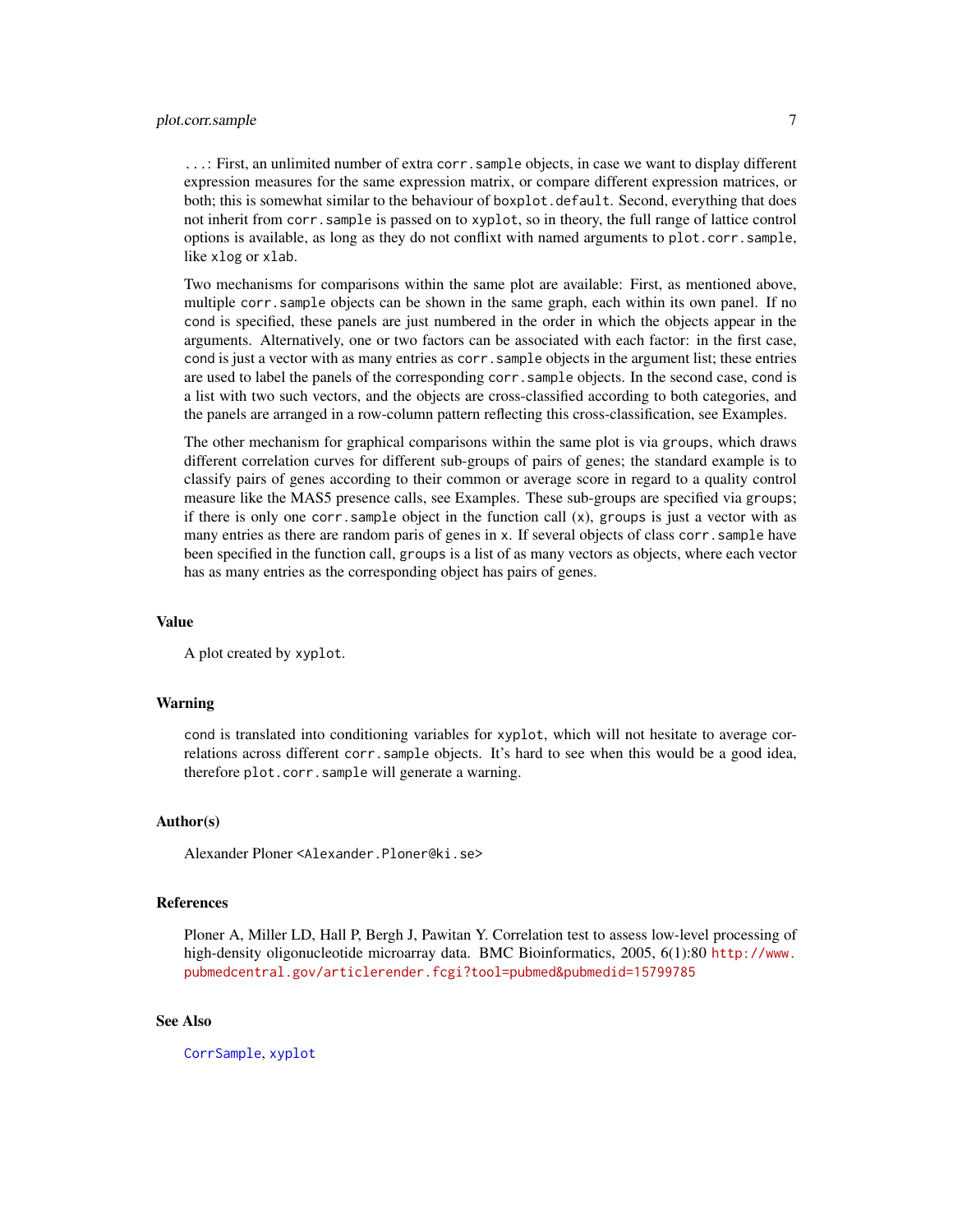#### Examples

```
# Get small example data
data(oligodata)
dim(datA.rma)
dim(datB.rma)
# Compute the correlations for 500 random pairs,
# Larger numbers are reasonable for larger data sets
cs1.rma = CorrSample(datA.rma, 500, seed=210)
plot(cs1.rma)
# Change the plot
plot(cs1.rma, scatter=TRUE, curve=TRUE, alpha=0.99)
# Compare with MAS5 values for the same data set
cs1.mas5 = CorrSample(datA.mas5, 500, seed=210)
plot(cs1.rma, cs1.mas5, cond=c("RMA","MAS5"))
# We group pairs of gene by their average number of MAS5 present calls
pcntA = rowSums(datA.amp[cs1.mas5$ndx1, ]=="P") +
        rowSums(datA.amp[cs1.mas5$ndx2, ]=="P")
hist(pcntA)
pgrpA = cut(pcntA, c(0, 20, 40, 60), include.lowest=TRUE)
table(pgrpA)
# Plot the RMA values according to their MAS5 status
# The artificial correlation is due to gene pairs with few present calls
plot(cs1.rma, groups=pgrpA, nint=5, auto.key=TRUE, ylim=c(-0.3, 0.5))
# Combine grouping and multiple conditions
plot(cs1.rma, cs1.mas5, cond=c("RMA","MAS5"), groups=list(pgrpA, pgrpA),
     nint=5, auto.key=TRUE, ylim=c(-0.3, 0.5))
# Compare with second data set
# Specify more than one condition
cs2.rma = CorrSample(datB.rma, 500, seed=391)
cs2.mas5 = CorrSample(datB.mas5, 500, seed=391)
plot(cs1.rma, cs1.mas5, cs2.rma, cs2.mas5,
     cond=list(c("RMA","MAS5","RMA","MAS5"), c("A","A","B","B")))
```